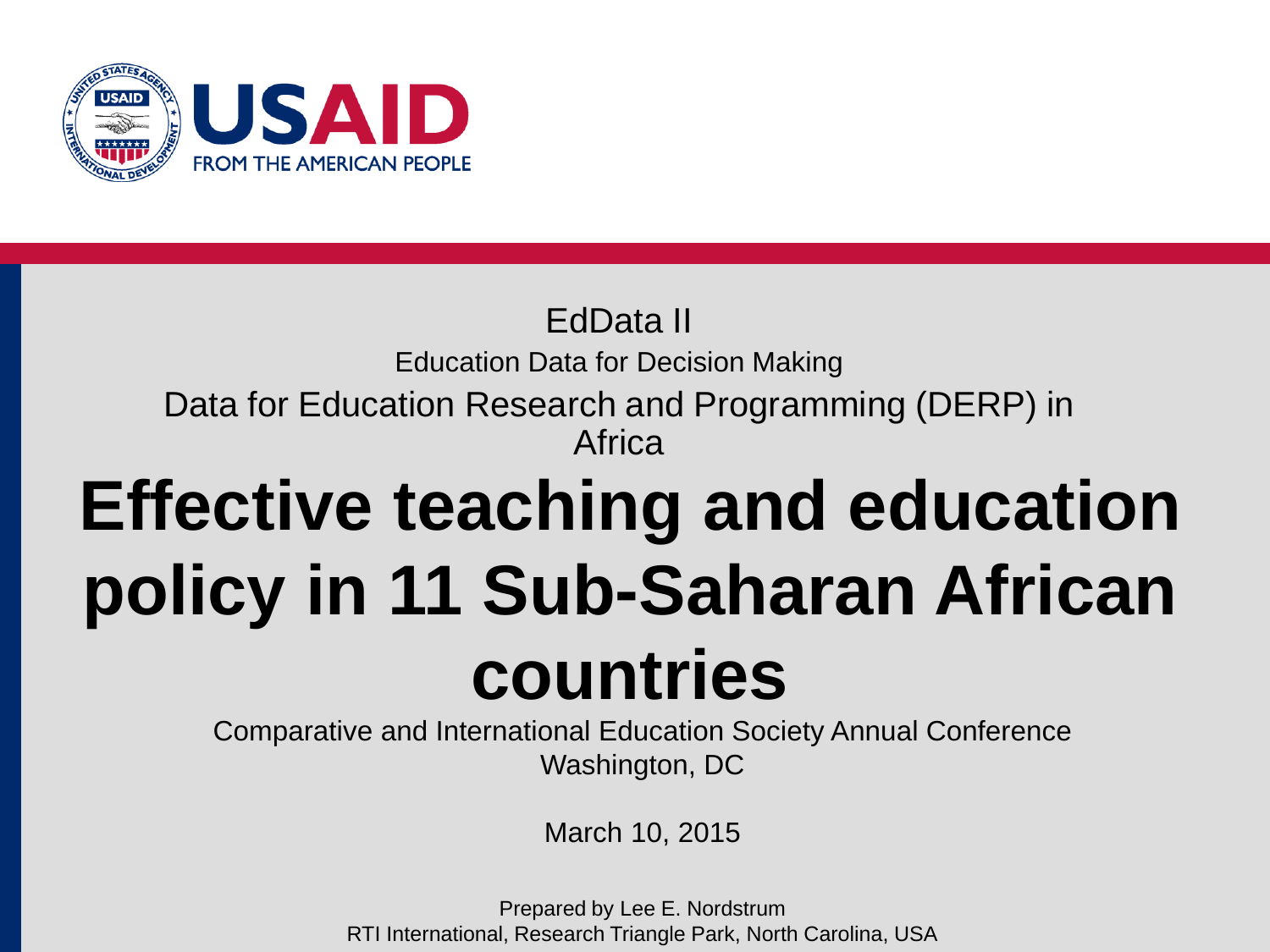

#### **About the Presentation**

- This presentation was prepared for the Comparative and International Education Society Annual Conference, Washington, D.C., 10 March, 2015.
- The USAID EdData II project is led by RTI International. Data for Education Research and Programming (DERP) is EdData II Task Number 19, AID-OAA-12-BC-00004.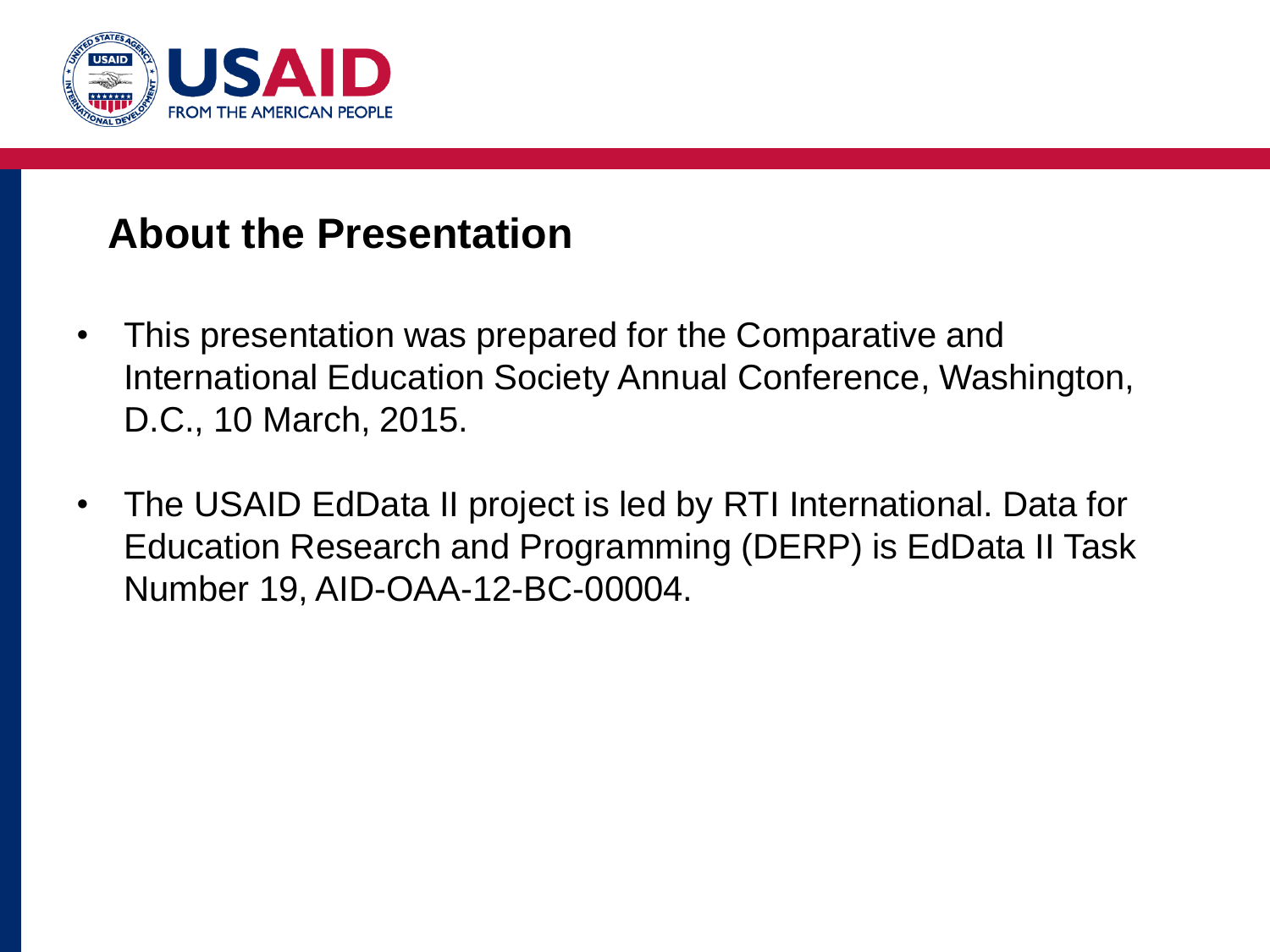

#### **Acknowledgments**

### As overall task manager for this effort, RTI thanks

Catherine Powell Miles

and

Sandy Oleksy-Ojikutu

for their feedback and guidance during the research and writing phases.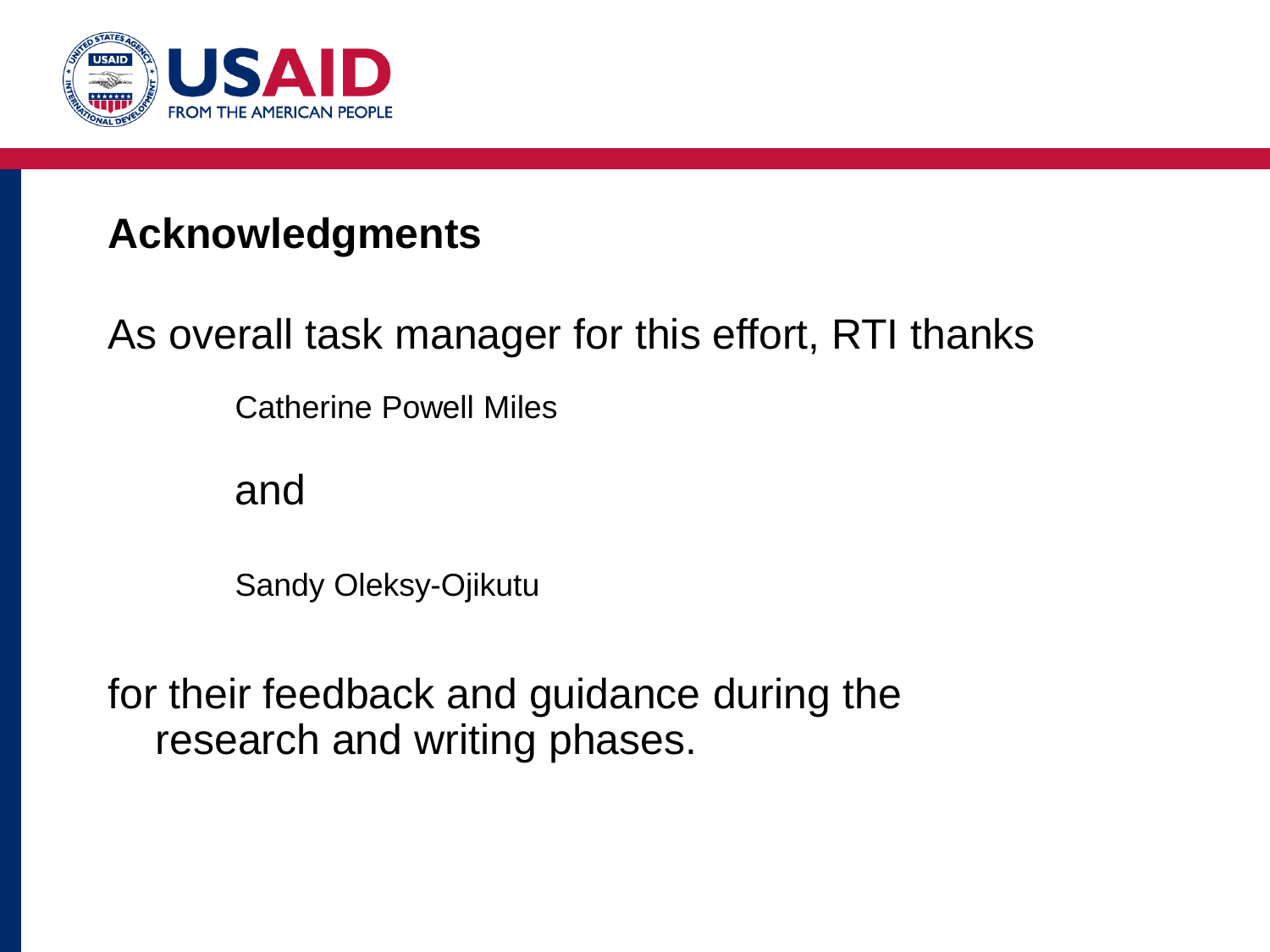

#### **Presentation plan**

- Introduction: Teach*ers* vs. Teach*ing*
- Findings relevant to teachers and teaching
	- Teacher qualifications
	- Content-specific knowledge
	- Classroom context and resources
	- Teacher attrition and recruitment
	- Teacher remuneration and salary expenditure
	- Classroom practices and pedagogical moves
- Education policy in 11 reviewed countries
- Constraints to more effective teaching
- Policy recommendations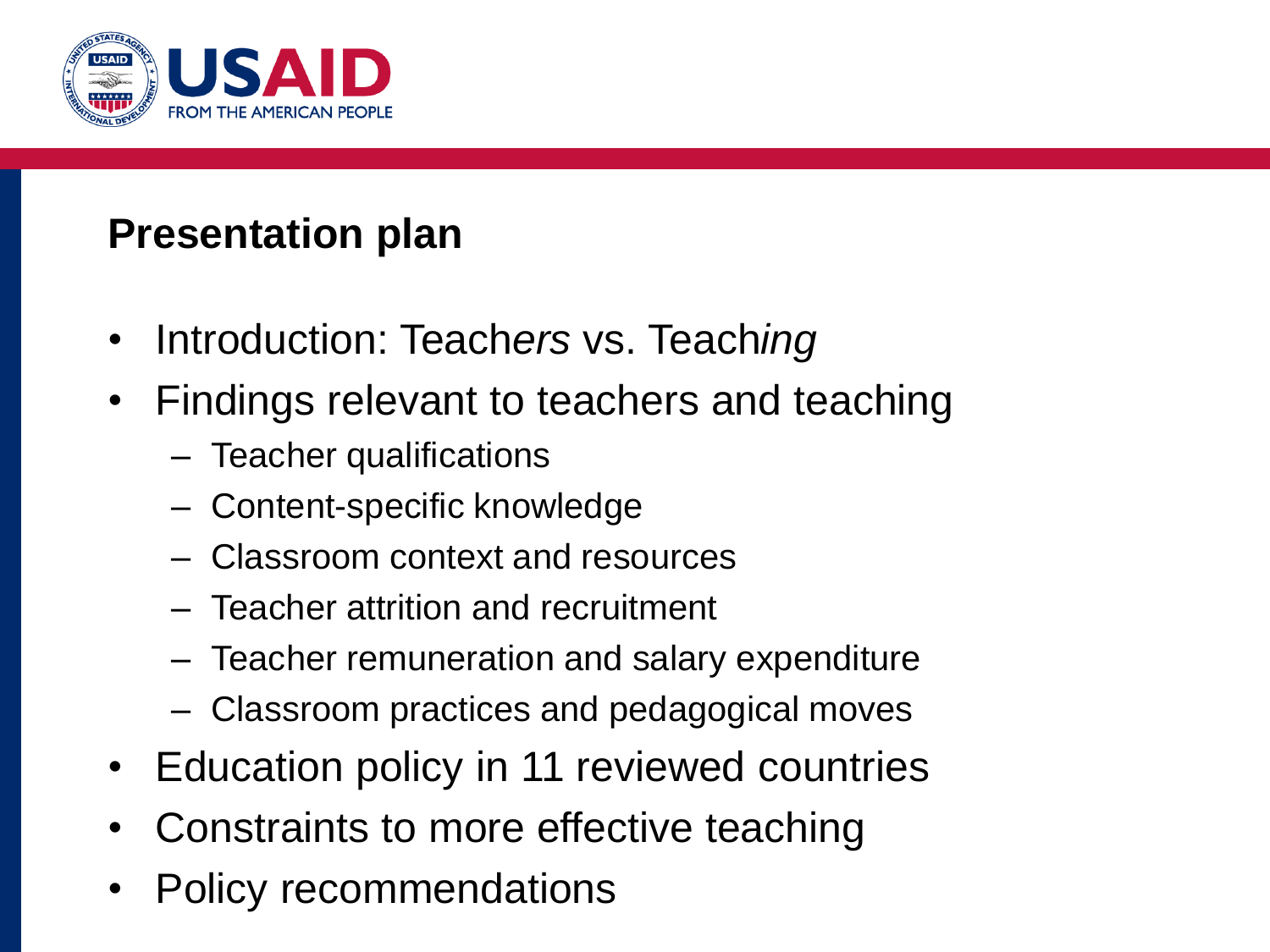

#### **Introduction: Teach***ers* **vs. Teach***ing*



- Focus on levers that do not directly influence classroom instruction
- Most prominent  $=$ characteristics & outcomes
	- Redefine effective teaching as qualified teach*ers* or *successful* teaching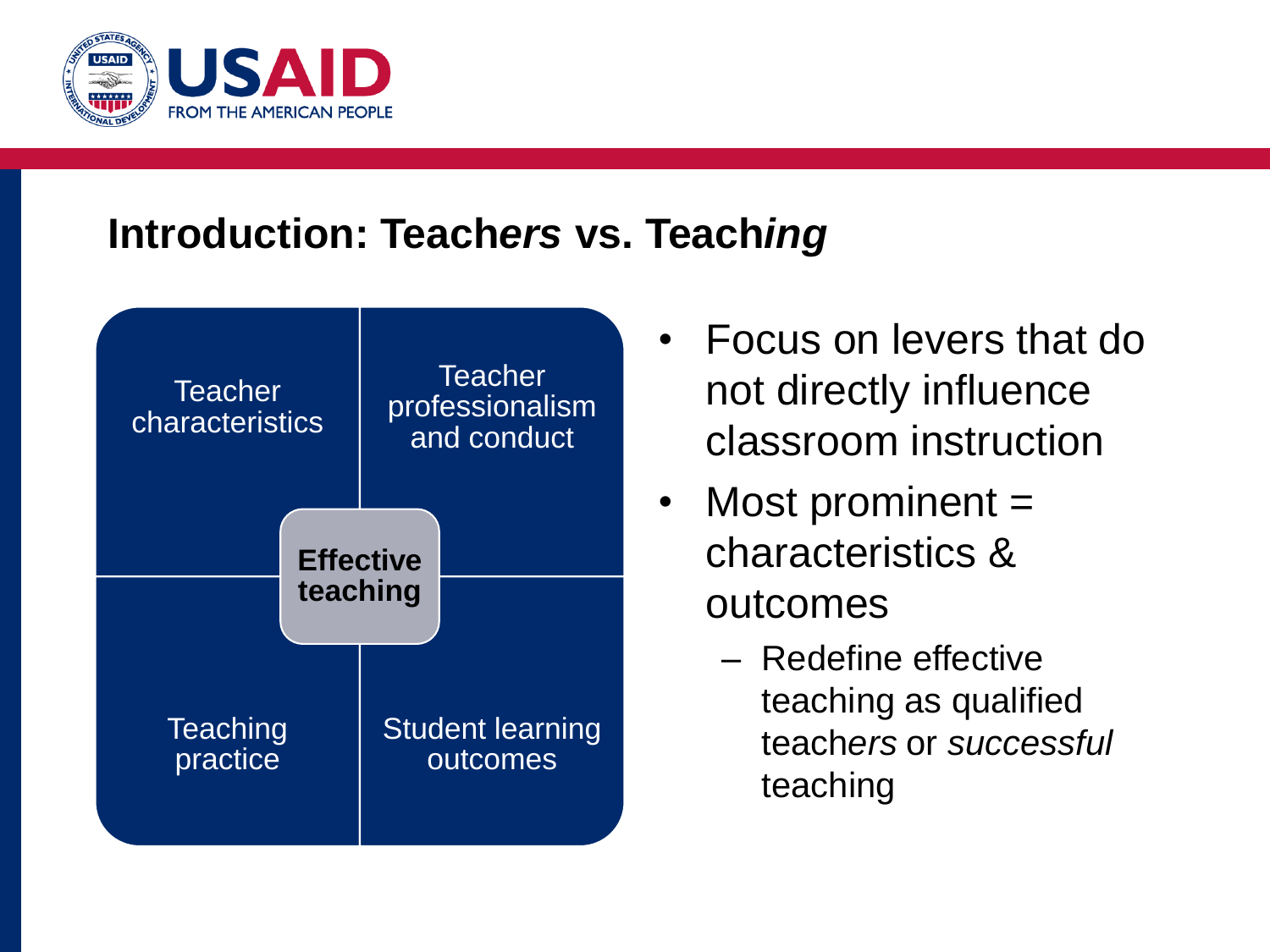

#### **Findings (1 of 6): Teacher qualifications**

- 1 in 3 teachers does not meet "qualified" status (15 of 38 SSA countries)
- More new recruits "qualified" (~100% in 15 of 24 SSA countries)
- "Qualified" = certification (little content-specific instructional training)
- Does certification  $\rightarrow$ effective teaching?

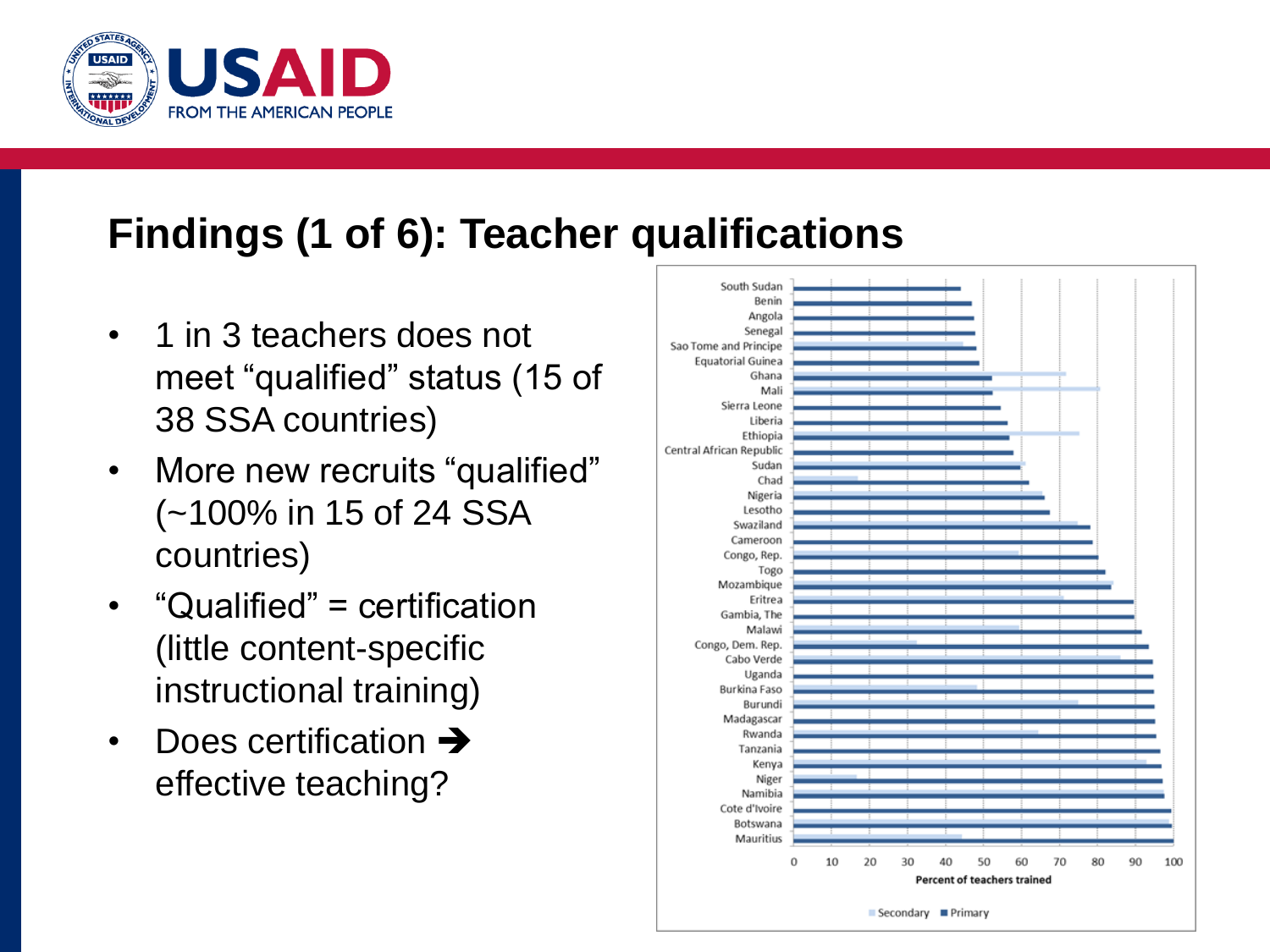

### **Findings (2 of 6): Content-specific knowledge**

| <b>Predictor</b>      | <b>Reading</b> |     | <b>Math</b>    |                |
|-----------------------|----------------|-----|----------------|----------------|
|                       | $\pm$          |     | $\div$         |                |
| <b>Tertiary ed</b>    | $\overline{4}$ | 1   | n/a            | n/a            |
| Frequency<br>of tests | 0              | 3   | 0              | 4              |
| <b>Experience</b>     | n/a            | n/a | 3              | $\overline{2}$ |
| Age                   | n/a            | n/a | $\overline{4}$ |                |
| $R^2 = 0.17$          |                |     |                |                |

Does content knowledge predict student performance on SACMEQ III?

Yes (positively), in 8 countries

- Reading: Botswana, Kenya, Mozambique, Namibia, South Africa, Tanzania, and Uganda
- Math: Botswana, Kenya, Mozambique, Namibia, South Africa, Tanzania, and Zanzibar
- Fffect size  $\sim$  0.2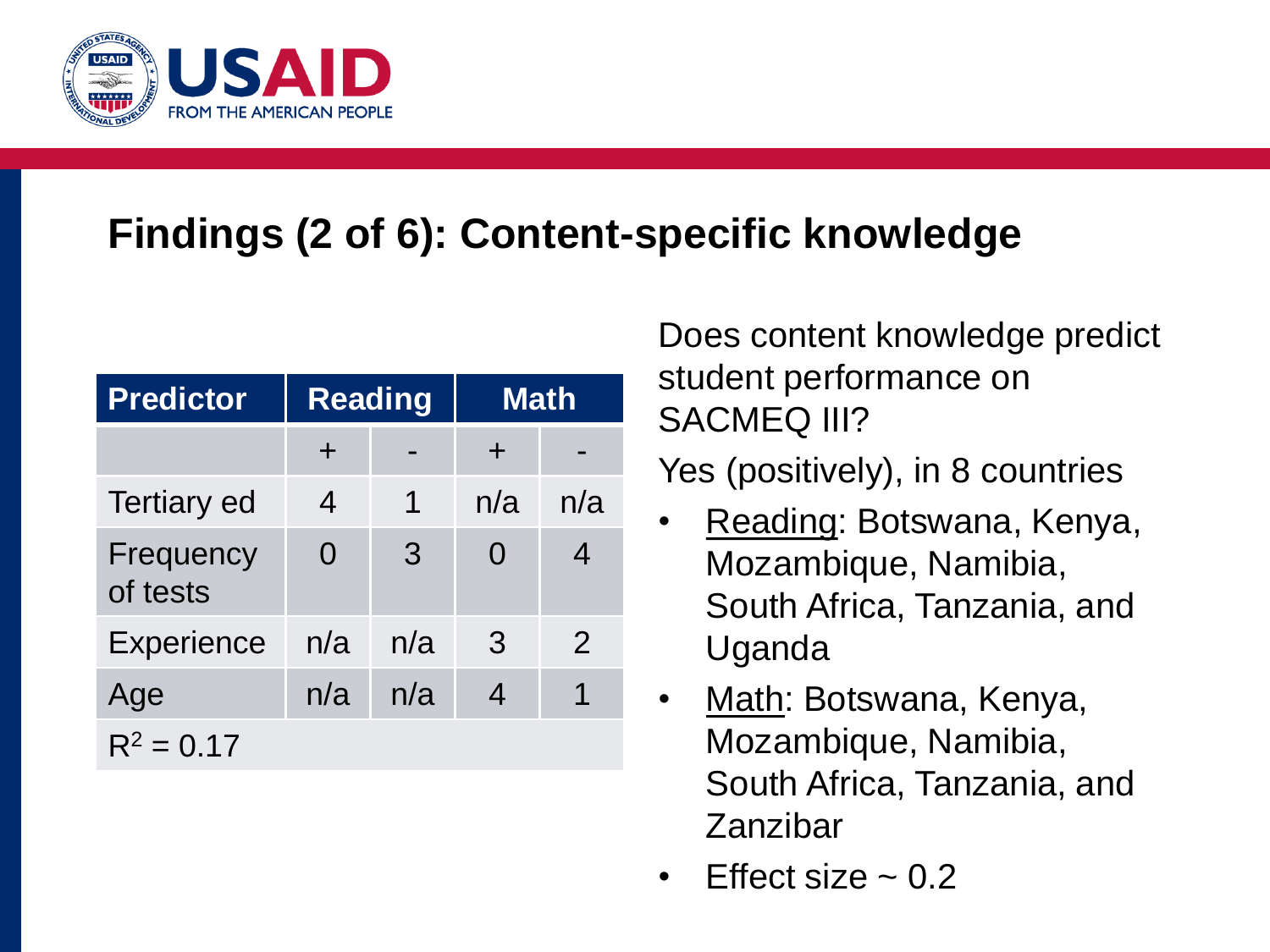

#### **Findings (3 of 6): Classroom context and resources**



|           | Have own book (%)   |           |  |
|-----------|---------------------|-----------|--|
|           | <b>Reading text</b> | Math text |  |
| Kenya     | 18                  | 15        |  |
| Lesotho   | 56                  | 56        |  |
| Malawi    | 27                  | 27        |  |
| Namibia   | 32                  | 32        |  |
| S. Africa | 45                  | 36        |  |
| Swaziland | 99                  | 100       |  |
| Tanzania  | 3                   | 3         |  |
| Uganda    | 17                  | 14        |  |
| Zambia    | 23                  | 11        |  |
| Zimbabwe  | 15                  | 12        |  |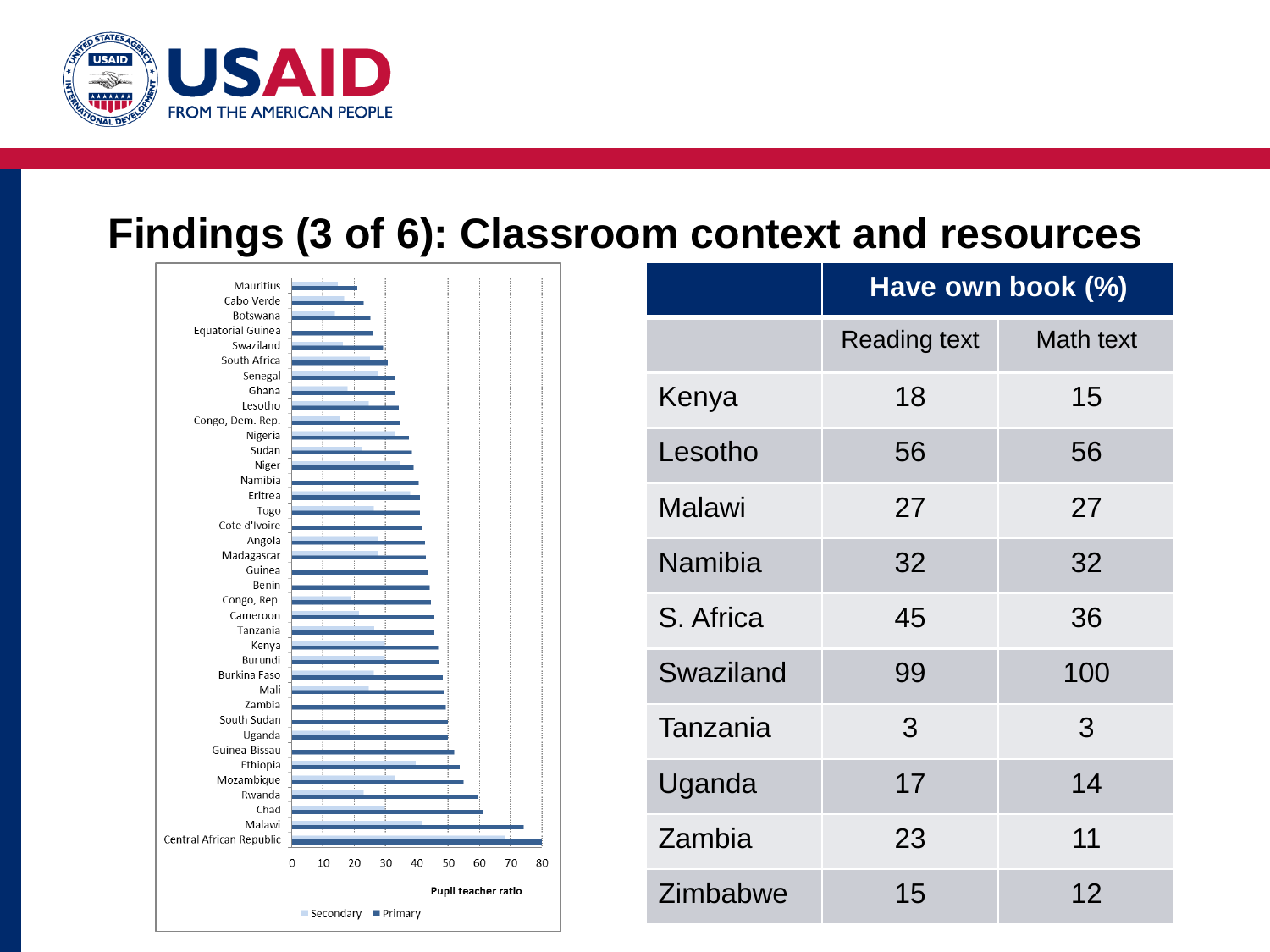

#### **Findings (4 of 6): Teacher attrition and recruitment**

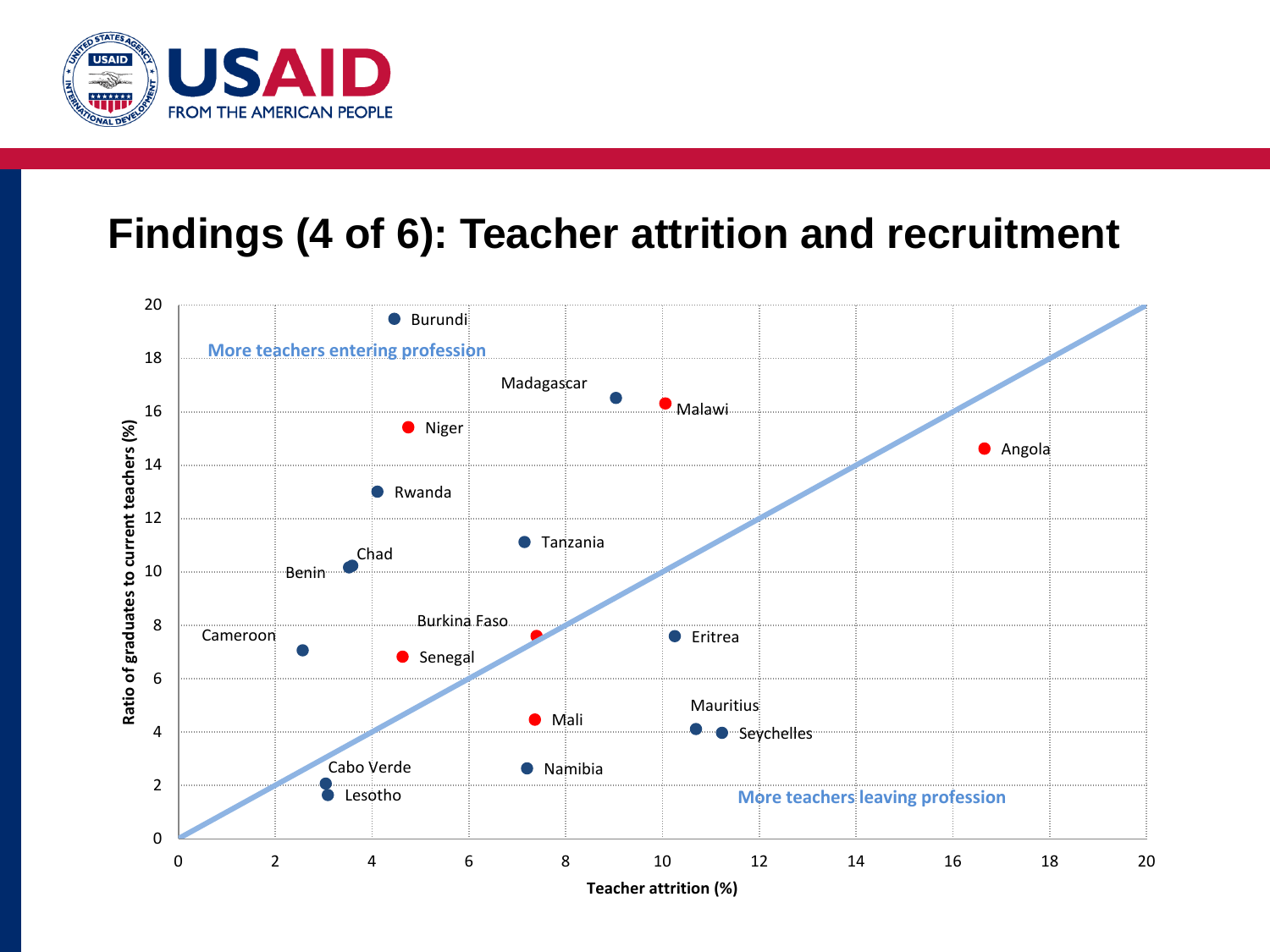

#### **Findings (5 of 6): Teacher remuneration and salaries**

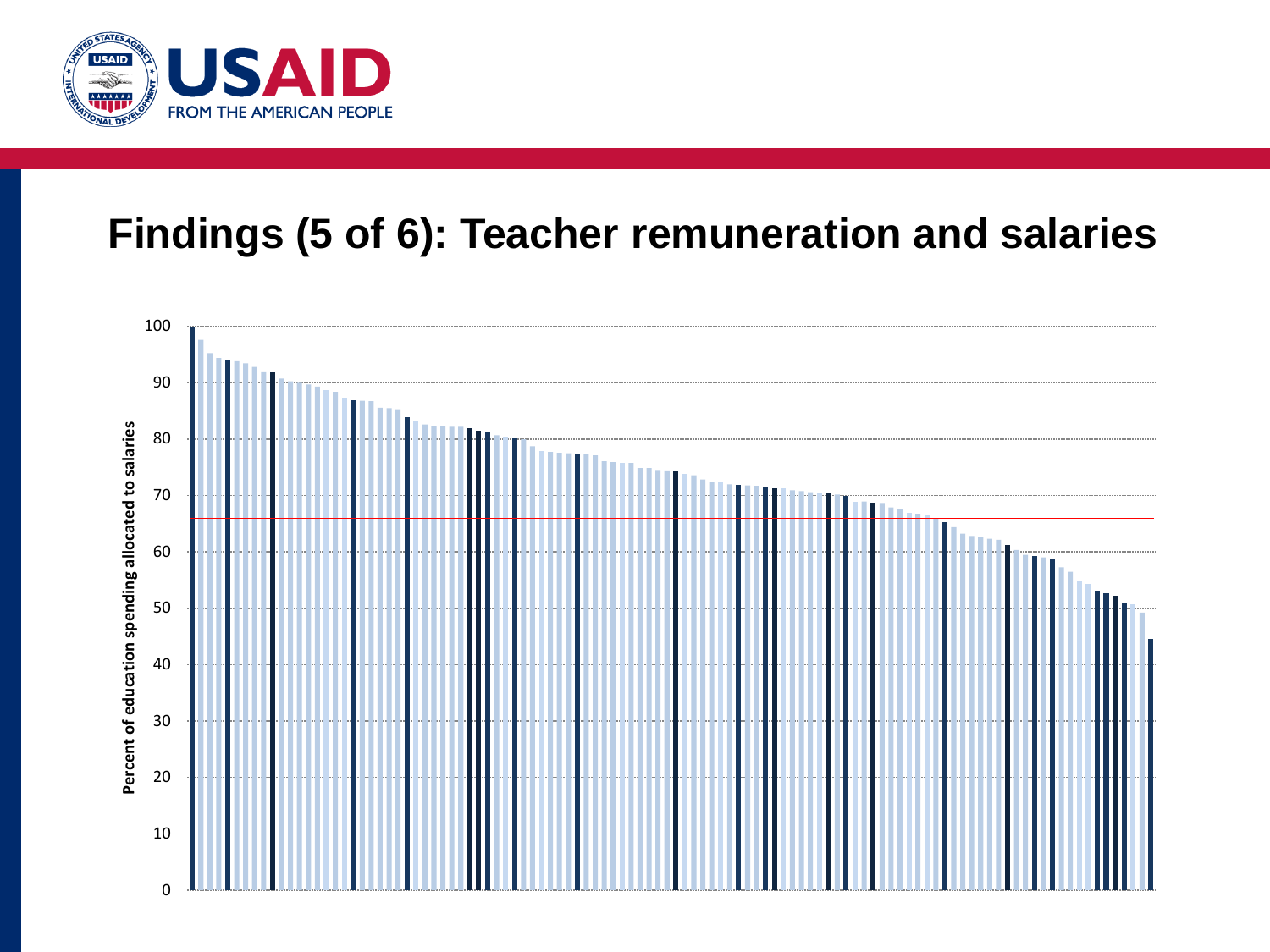

### **Findings (6 of 6): Classroom practices and pedagogical moves**

- Teacher actions in classrooms:
	- Mainly speaking, explaining, and monitoring
	- But distinction between high- and low-performing schools
- Significant time spent "off task"
	- E.g., 87% in reading lessons in Kenya
- Teacher feedback to students
	- Few teachers employ active, constructive feedback
- Monitoring pupil progress
	- Formal assessments common for grading pupils
	- Use of data to check comprehension, adapt teaching uncommon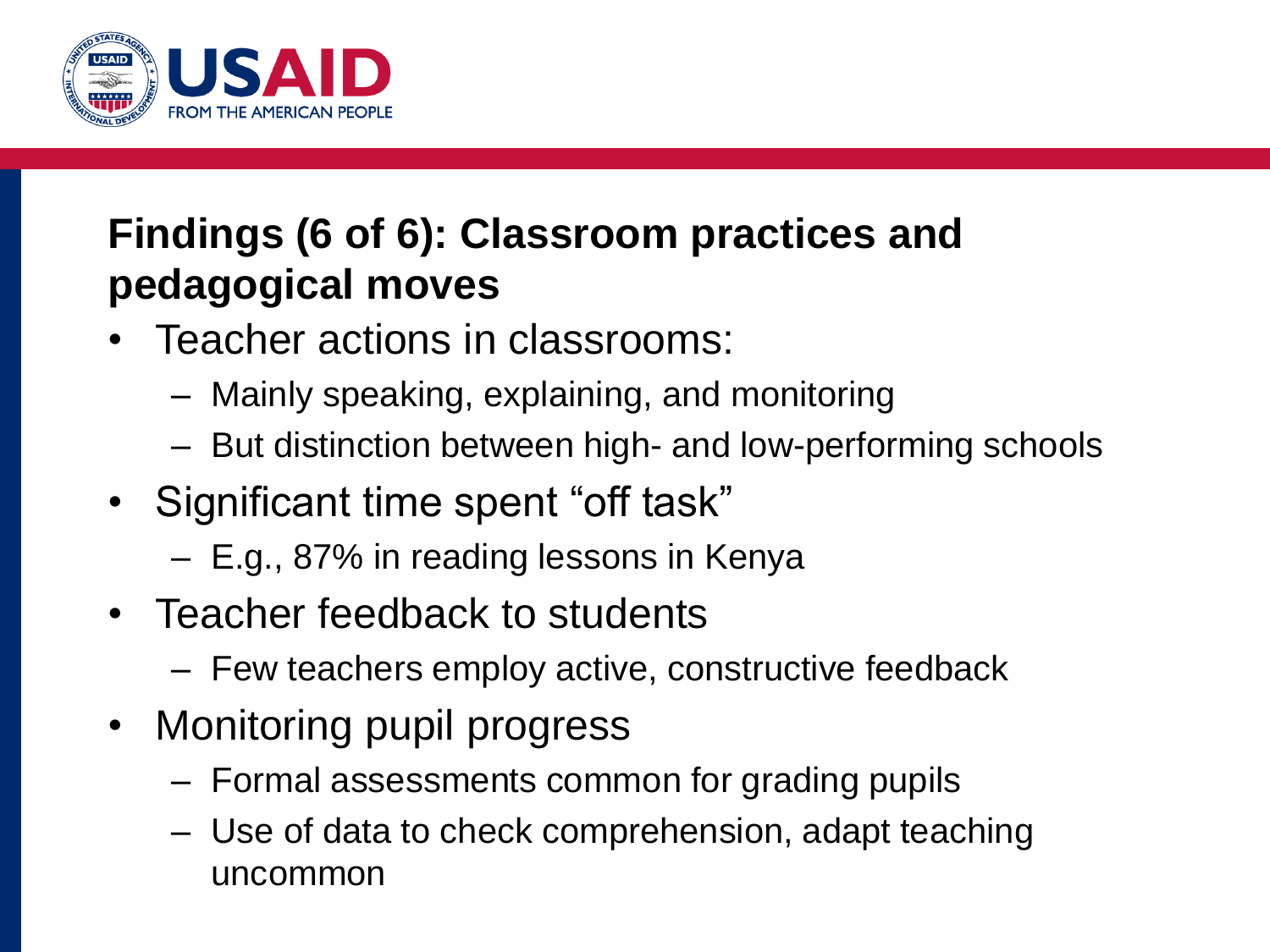

### **Education policy relating to effective teaching**



- Focus on:
	- Teacher characteristics
	- Accountability
	- Performance managment
- Few specific courses of action related to classroom teaching
- Lack of concrete metrics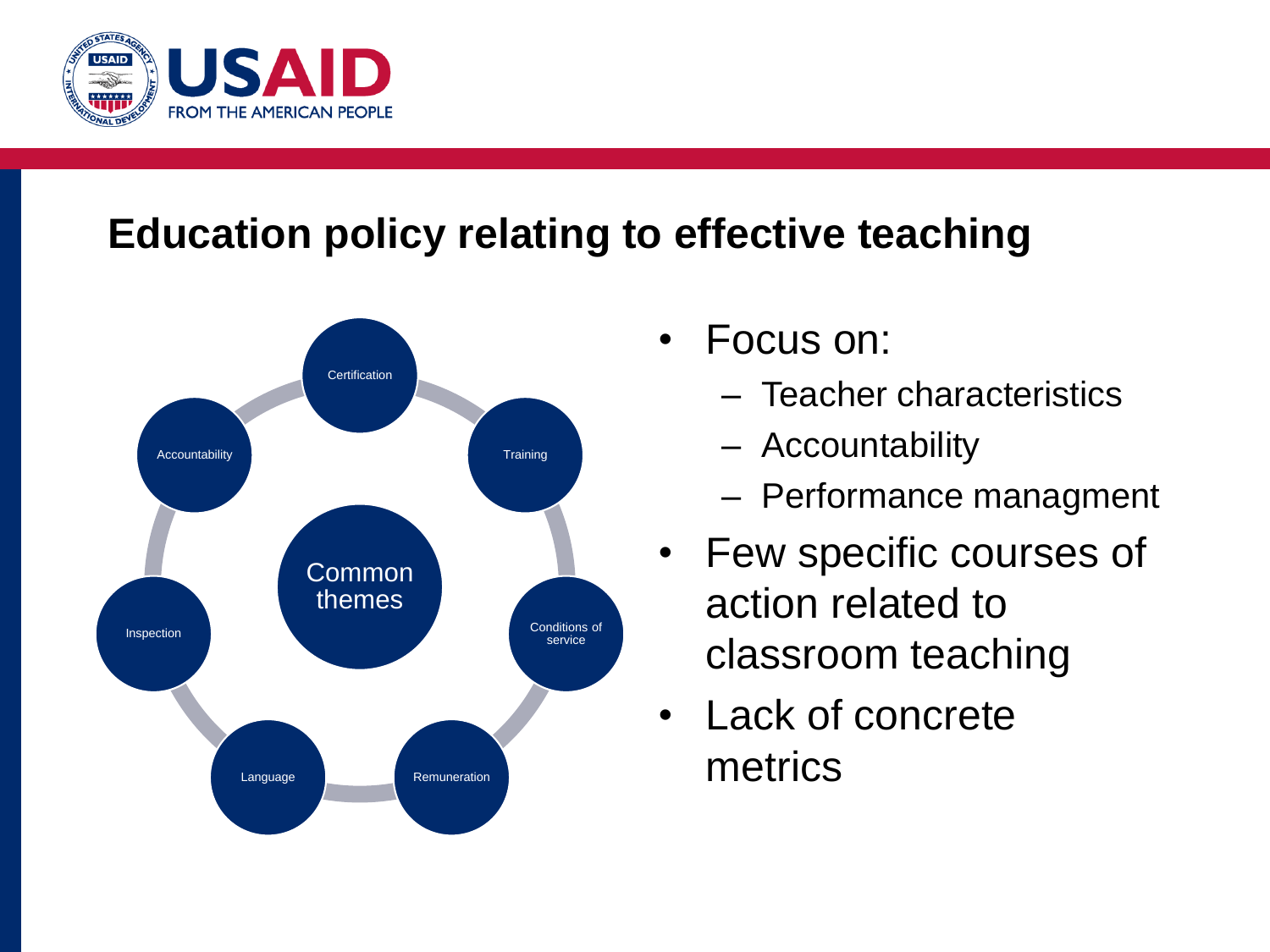

#### **13 constraints to more effective teaching in Sub-Saharan Africa**

#### Fiscal constraints

- Personnel remuneration as the majority of ed spending
- High unit cost of post-primary teachers
- Qualification, salaries, and performance

#### Data constraints

- Data on quality teaching are not widespread
- Measures of quality teaching are not welldefined
- Measurement of quality teaching is difficult

#### Implementation constraints

- Those with the problem must implement the solution
- Resistance to instructional change is common, natural
- Implementation is not just the teacher's job

#### Structural/ design constraints

- Quality teaching means intensive small-scale work
- Changes in practice require investments in ed systems
- Quality teaching needs time and space to flourish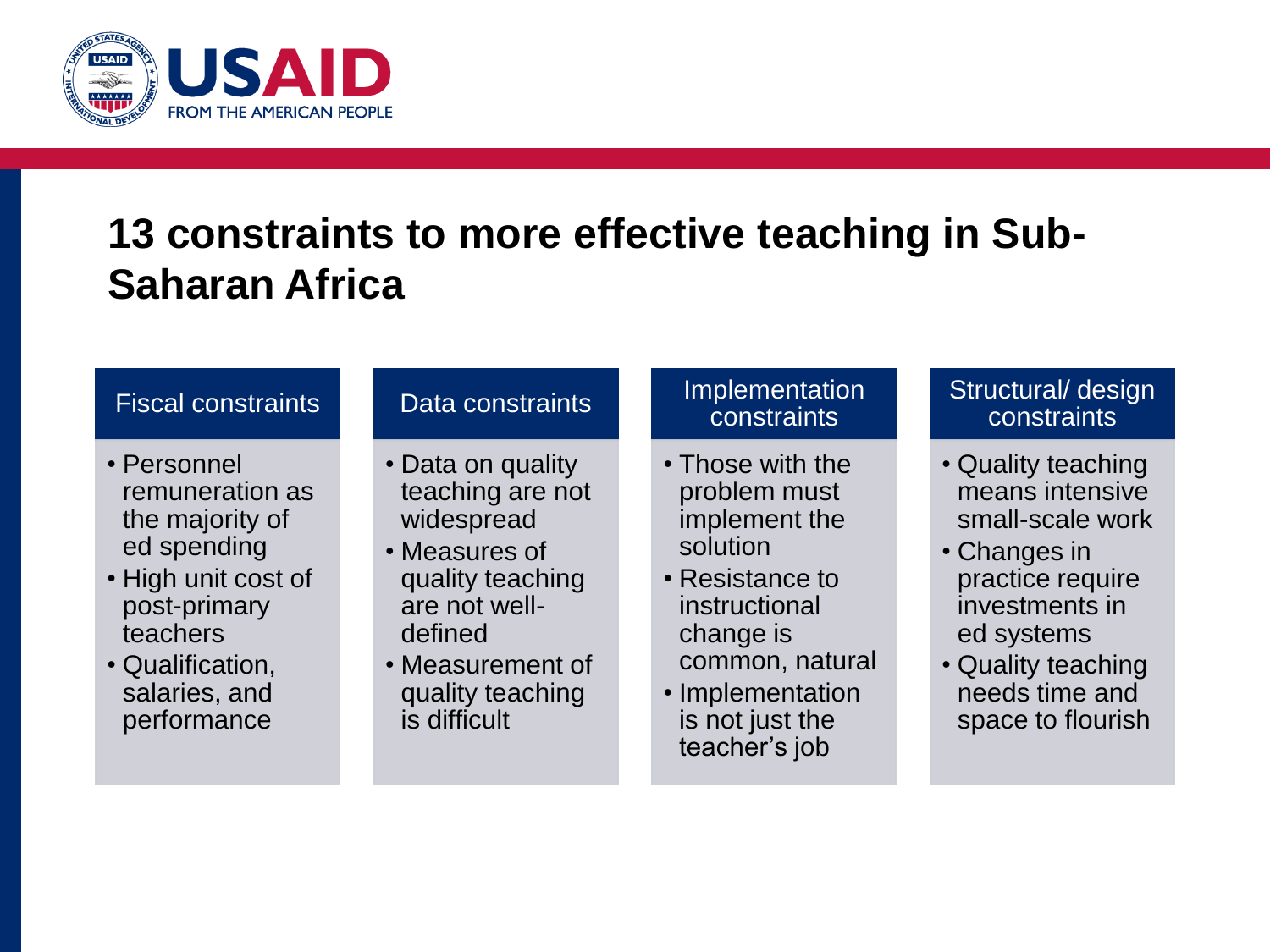

### **5 policy recommendations**

| <b>Recommendation</b>                                                           | <b>Responsible</b><br><b>parties</b> |  |
|---------------------------------------------------------------------------------|--------------------------------------|--|
| 1. Establish baseline practices of quality teaching                             | MOE, unions,                         |  |
| and desired instructional behavior.                                             | school leaders                       |  |
| 2. Devise measures of and start collecting data on<br>the processes of teaching | MOE, inspectors                      |  |
| 3. Reconfigure the school day to allow time and                                 | MOE, school                          |  |
| space for teachers to work differently                                          | leaders                              |  |
| 4. Allow experimentation with alternative                                       | MOE, unions,                         |  |
| remuneration schemes                                                            | districts                            |  |
| 5. Encourage risk-taking behavior among teaching                                | MOE, school                          |  |
| staff                                                                           | leaders                              |  |